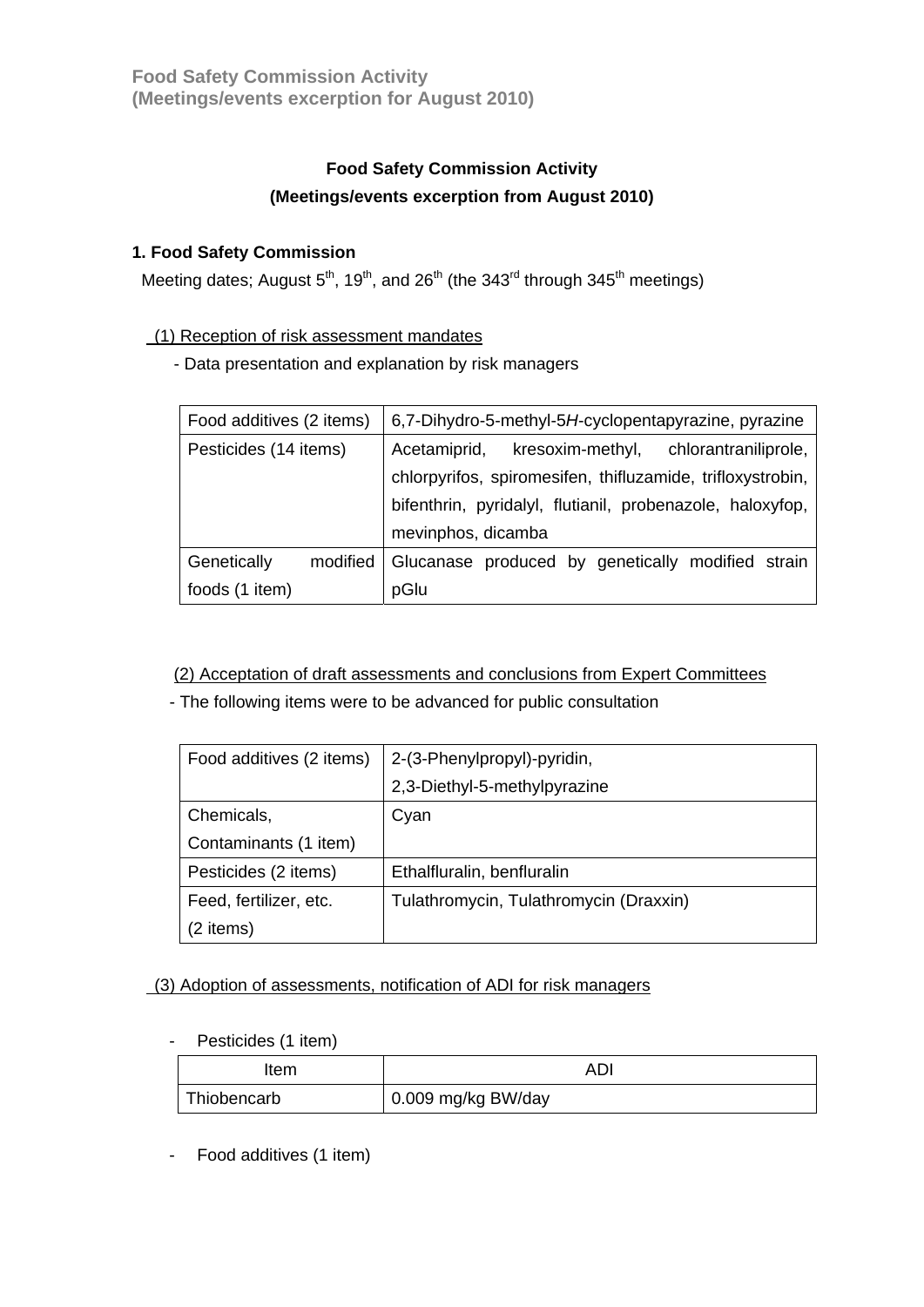| Item                     | Summary                                             |
|--------------------------|-----------------------------------------------------|
| 5-Ethyl-2-methyl-pyridin | FSC conclusion; 'When used for the purpose of       |
|                          | flavouring, the agent would not present a safety    |
|                          | concern'. This conclusion was adopted and forwarded |
|                          | to the responsible risk manager (MHLW).             |

# - Genetically modified foods (5 items)

| Item                                      | Summary                                    |
|-------------------------------------------|--------------------------------------------|
| Insect-resistant and herbicide-tolerant   | According to the assessment guideline,     |
| genetically modified cotton GHB614 x      | the item was determined not for            |
| $LLCotton25 \times 15985$                 | necessitating additional safety            |
|                                           | assessment.                                |
| Herbicide-tolerant genetically modified   | FSC conclusion; 'According to the          |
| pima cotton MON88913                      | assessment guideline, the items were       |
| Insect-resistant genetically modified     | evaluated to be not affecting on human     |
| pima cotton 15985                         | health.'                                   |
| . L-histidine produced by genetically     | FSC conclusion; 'According to the          |
| modified strain HIS-No.1                  | assessment guideline, the item's safety    |
|                                           | was confirmed.'                            |
| . Herbicide-tolerant genetically modified | According to the assessment guideline,     |
| pima cotton MON88913 for feed             | the item was determined to be not          |
|                                           | necessitating safety assessment, or        |
|                                           | posing no safety concern to the product of |
|                                           | animals that were raised on assessed feed  |
|                                           | item.                                      |

### **2. Expert Committee meetings**

- Food additives (2 items)
	- $(88<sup>th</sup> meeting/Aug 31<sup>st</sup>)$

| Item                                                                          | Summary                           |
|-------------------------------------------------------------------------------|-----------------------------------|
| 6.7-Dihydro-5-methyl-5H-cyclopentapyrazine The result of discussion at Expert |                                   |
| Pyrazine                                                                      | Committee meeting was reported at |
|                                                                               | <b>FSC</b> meeting                |